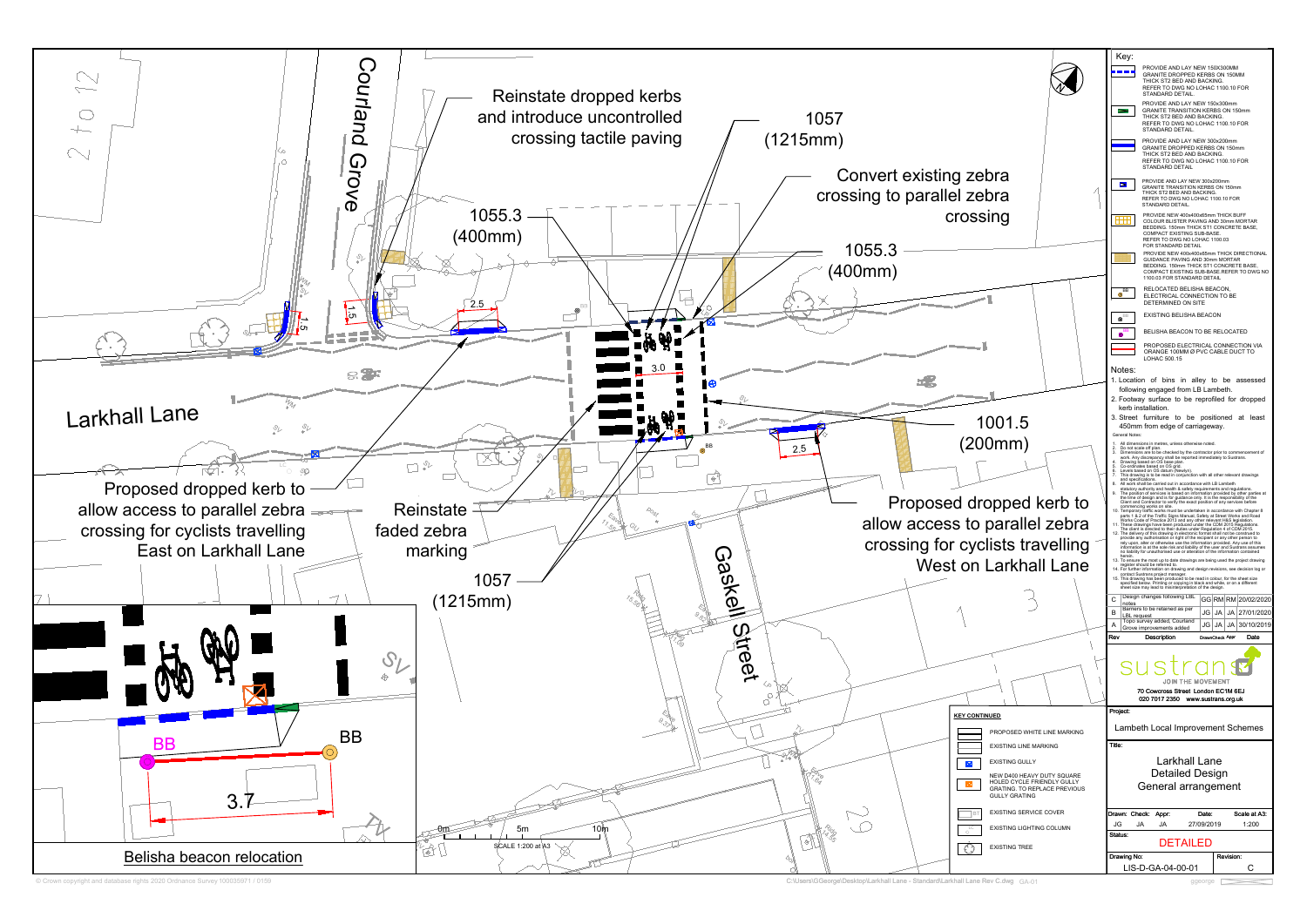

 $SC-01$  ggeorge  $\Box$